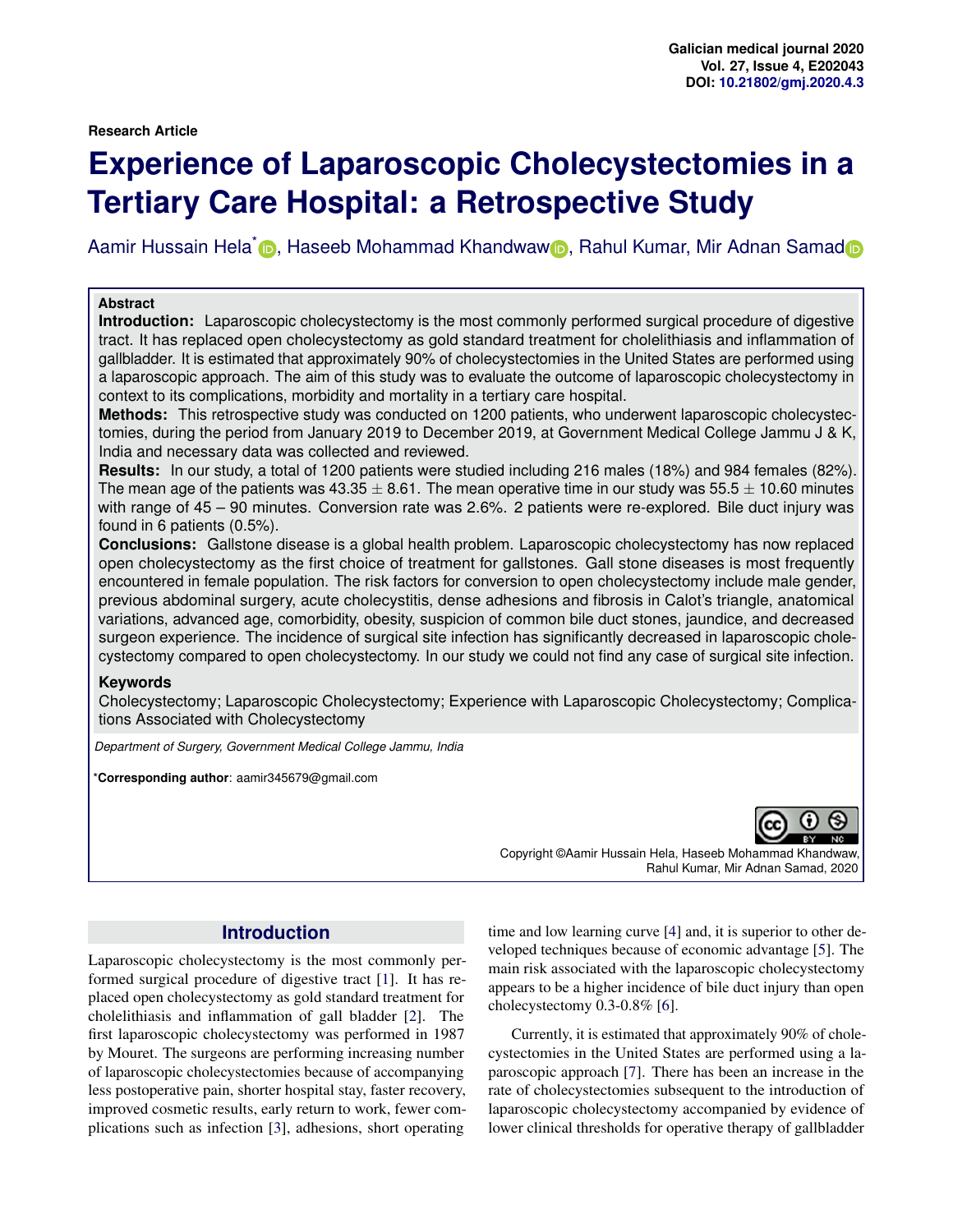disease [\[8,](#page-3-4) [9\]](#page-3-5).

The aim of this study was to evaluate the outcome of laparoscopic cholecystectomy in context to its complications, morbidity and mortality in a tertiary care hospital.

#### **Materials and Methods**

This retrospective study was conducted on 1200 patients, who underwent laparoscopic cholecystectomies, during the period from January 2019 to December 2019, at Government Medical College Jammu J & K, India.

The following data was retrospectively reviewed; patient's demographics (age, gender), preoperative investigations (routine in all patients CBC, bleeding-coagulation times, liver function tests, renal function tests, blood glucose level, screening for hepatitis), systemic diseases (diabetes mellitus, hypertension, respiratory and cardiac problems). American Society of Anaesthesiologist's (ASA) score, intra-operative findings (duration of operation, intra-operative bleeding and iatrogenic injuries), conversion from laparoscopic to open cholecystectomy and reason for conversion, postoperative complications, early (haemorrhage, bile leak, wound infection) and late complications (biliary stricture and port site hernia), hospital stay and mortality were reviewed from patients' records. Patients having incomplete data on their files were not included in the study.

Ultrasonography was routinely performed on all patients to confirm the clinical diagnosis of cholelithiasis with number of stones, sizes, gall-bladder wall thickness, pericholecystic collection, and diameter of common bile duct.

Laparoscopic cholecystectomies were performed using the standard four port technique. After surgery, patients were managed for three months.

#### **Ethical Statement**

The protocol of the study was approved by the local ethical committee (Government Medical College Jammu J & K, India).

#### **Results**

In our study, a total of 1200 patients were studied including 216 males (18%) and 984 females (82%). The female to male ratio was 9:2. Most of the patients were in age group of 40- 50years (36%) followed by 30-40-year age group (26%). The mean age of the patients was  $43.35 \pm 8.61$  (Table [1\)](#page-1-0).

History of previous abdominal surgery was found in 132 patients (11%). History of hypertension was found in 230 (19.1%) patients, Diabetes Mellitus in 144 (12%), ischaemic heart diseases in 36 (3%) and respiratory diseases in 96 (8%) patients.

The pre-operative ultrasonography was showing single calculi in gallbladder in 301 (25.08%) patients and multiple calculi in 886  $(73.8\%)$  patients. 13  $(1.08\%)$  patients were showing gallbladder polyps.

**Table 1.** Age distribution.

<span id="page-1-0"></span>

| Age group (in years) | Frequency | Percentage |
|----------------------|-----------|------------|
| $10-20$              | 12        |            |
| $20 - 30$            | 108       |            |
| $30-40$              | 312       | 26         |
| $40 - 50$            | 432       | 36         |
| $50-60$              | 300       | 25         |
| 60-70                | 36        |            |
| Total                | 1200      | 100        |

According to the American Society of Anaesthesiologists' (ASA) classification, 348 (29%) patients were ASA I, 768 (64%) were ASA II, and 84 (7%) were ASA III.

The mean operative time in our study was  $55.5 \pm 10.60$  minutes with range of 45 – 90 minutes.

In our study laparoscopic cholecystectomy was converted to open in 32 patients (2.6%). The cause of conversion was presence of cholecystoenteric fistula in 8 patients, difficult dissection owing to presence of severe inflammation in 7 patients, obscured anatomy in 12 patients, excessive bleeding in 2 patients and biliary injury in 3 patients. Drains were placed in 480 (40%) patients.

2 patients were re-explored. One patient was explored in view of post op bleeding. He developed hypotension, tachycardia and pallor. Drain had been placed intraoperatively but it had got blocked and was not draining. Patient was re explored 14 hours after surgery. Bleeding from cystic artery stump was found and secured and patient did well in post op period. Second patient developed biliary peritonitis on 3<sup>rd</sup> post-operative day and was explored on same day and found to have cystic stump leak.

Bile duct injury was found in 6 patients (0.5%). Injury was detected intra operatively in 3 patients and procedure was converted to open one. In all three there was a tear in CBD which was repaired primarily over a T tube. In 3 patients, injury was detected in immediate post-operative period. One of them was managed conservatively and leak stopped in 12 days. Two patients were presented with Bilioma and were drained percutaneously. In our study there was no case of bowel or major vascular injury.

In our study, we encountered 42.66% of the patient with clear anatomy at Calot's triangle while in 18.5% of the cases it was not clear and 8.41% had adhesions at Calot's triangle (Table [2\)](#page-2-4).

The mean hospital stay of patients in our study was  $1.6 \pm 0.9$  days with range of 12 hours to 14 days. In our study, no patient developed wound infection and during the period of follow up, no patient developed biliary stricture or port site hernia.

#### **Discussion**

Gallstone disease is a global health problem. The incidence is 10–20% of the whole adult population. Laparoscopic chole-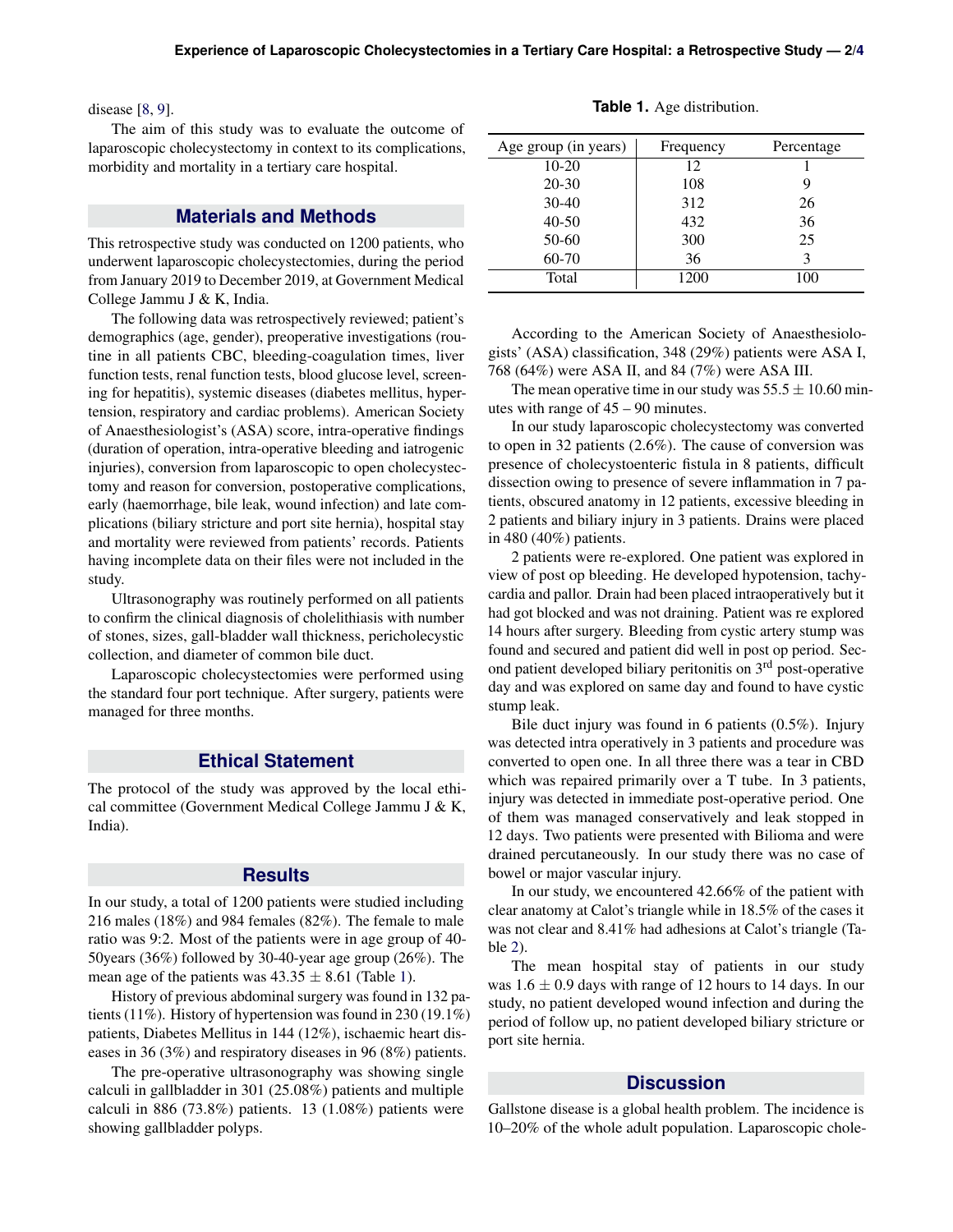<span id="page-2-4"></span>

| Frequency | Percentage |
|-----------|------------|
| 43        | 3.58       |
| 61        | 5.08       |
| 73        | 6.08       |
| 16        | 1.33       |
| 26        | 2.16       |
| 92        | 7.66       |
| 53        | 4.41       |
|           | 0.08       |
|           |            |

**Table 2.** Intra operative findings.

cystectomy has now replaced open cholecystectomy as the first choice of treatment for gallstones. Laparoscopic cholecystectomy is performed in over 90% of elective cholecystectomies making it one of the most frequently performed operations in the world [\[10\]](#page-3-6). Laparoscopic cholecystectomy causes less pain after surgery, shorter hospital stay, faster return to work activities and a lower metabolic-endocrineimmune response to trauma [\[11\]](#page-3-7). This procedure has been the gold standard for elective cholecystectomy for the general population in the last two decades [\[12\]](#page-3-8).

Gall stone disease is most frequently encountered in female population and this was seen in our study with female to male ratio of 9:2. The mean age of the patients was  $43.35 \pm 8.61$ .

The risk factors for conversion to open cholecystectomy include male gender, previous abdominal surgery, acute cholecystitis, dense adhesions and fibrosis in Calot's triangle, anatomical variations, advanced age, comorbidity, obesity, suspicion of common bile duct stones, jaundice, and decreased surgeon experience [\[13\]](#page-3-9). The incidence of rate of conversion from laparoscopic to open cholecystectomy varies from 2.6 to 7.7% [\[14\]](#page-3-10). In our study rate of conversion was 2.6% with obscured anatomy and presence of cholecystoenteric fistula being the most common reasons for conversion.

The major vascular injury is the  $2<sup>nd</sup>$  most common cause of death in patients undergoing laparoscopic cholecystectomy. The incidence of major vascular injury is around 0.03-0.06%. In our study no case of major vascular injury was found. However, 2 cases were converted to open surgeries due to excessive bleeding from gallbladder bed and one patient was re-explored in view of excessive bleeding from cystic duct stump.

Abdominal drain was placed in 40% of patients with intraoperative bleeding or had biliary contamination from gallbladder due to incidental perforation during dissection.

Biliary injury continues to be a major complication following laparoscopic cholecystectomy. In the era of laparoscopic cholecystectomy incidence of bile duct injuries has increased to 0.8% whilst the one related to the open route remained between 0.2–0.3% [\[15\]](#page-3-11). In our study incidence of bile duct injury was 0.5% with 50% of them being detected intraoperatively and 50% in post-operative period. One patient needed

ERCP and stenting and two patients presented with Bilioma which was drained percutaneously.

The incidence of surgical site infection has significantly decreased in laparoscopic cholecystectomy compared to open cholecystectomy [\[2,](#page-2-1) [16\]](#page-3-12). In our study we could not find any case of surgical site infection.

## **Conclusion**

Cholecystectomy remains one of the most common operations performed in the world. Laparoscopic cholecystectomy is currently the standard for treatment of gallstone and gallbladder disease. There are numerous advantages of laparoscopic cholecystectomy over open cholecystectomy, including decreased pain, length of hospital stay, recovery time, and incisional complications, and improved cosmesis. However, occasionally anatomic or physiologic considerations will hinder or preclude the minimal access approach, and conversion to an open operation in such cases reflects sound clinical judgment and should not be considered a complication. The goal of any cholecystectomy, whether laparoscopic or open, is the safe removal of the gallbladder while avoiding injury to the CBD at all costs.

#### **Conflict of Interest**

The authors declare that no conflicts exist.

#### **Financial Disclosure**

The authors declared no financial support.

#### **References**

- <span id="page-2-0"></span>[1] Karimian F, Aminian A, Mirsharifi R, Mehrkhani F. Surgical options in the management of cystic duct avulsion during laparoscopic cholecystectomy. Patient Saf Surg [Internet]. 2008;2(1):17. Available from: <https://doi.org/10.1186/1754-9493-2-17> [PMid:18565237 PMCid:PMC2442050]
- <span id="page-2-1"></span>[2] Duman K, Sezer K, Yilmaz F, Akin M. The clinical outcome of traditional laparoscopic cholecystectomy. Gaziantep Med J [Internet]. 2013;19(1):35-39. Available from: <https://doi.org/10.5455/GMJ-30-2012-118>
- <span id="page-2-2"></span>[3] Passos MA, Portari-Filho PE. Antibiotic prophylaxis in laparoscopic cholecistectomy: is it worth doing? ABCD Arq Bras Cir Dig (São Paulo) [Internet]. 2016 Sep;29(3):170-172. Available from: <https://doi.org/10.1590/0102-6720201600030010> [PMid:27759780 PMCid:PMC5074668]
- <span id="page-2-3"></span>[4] Ivatury SJ, Louden CL, Schwesinger WH. Contributing Factors to Postoperative Length of Stay in Laparoscopic Cholecystectomy. JSLS J Soc Laparoendosc Surg [Internet]. 2011 Sep;15(2):174-178. Available from: